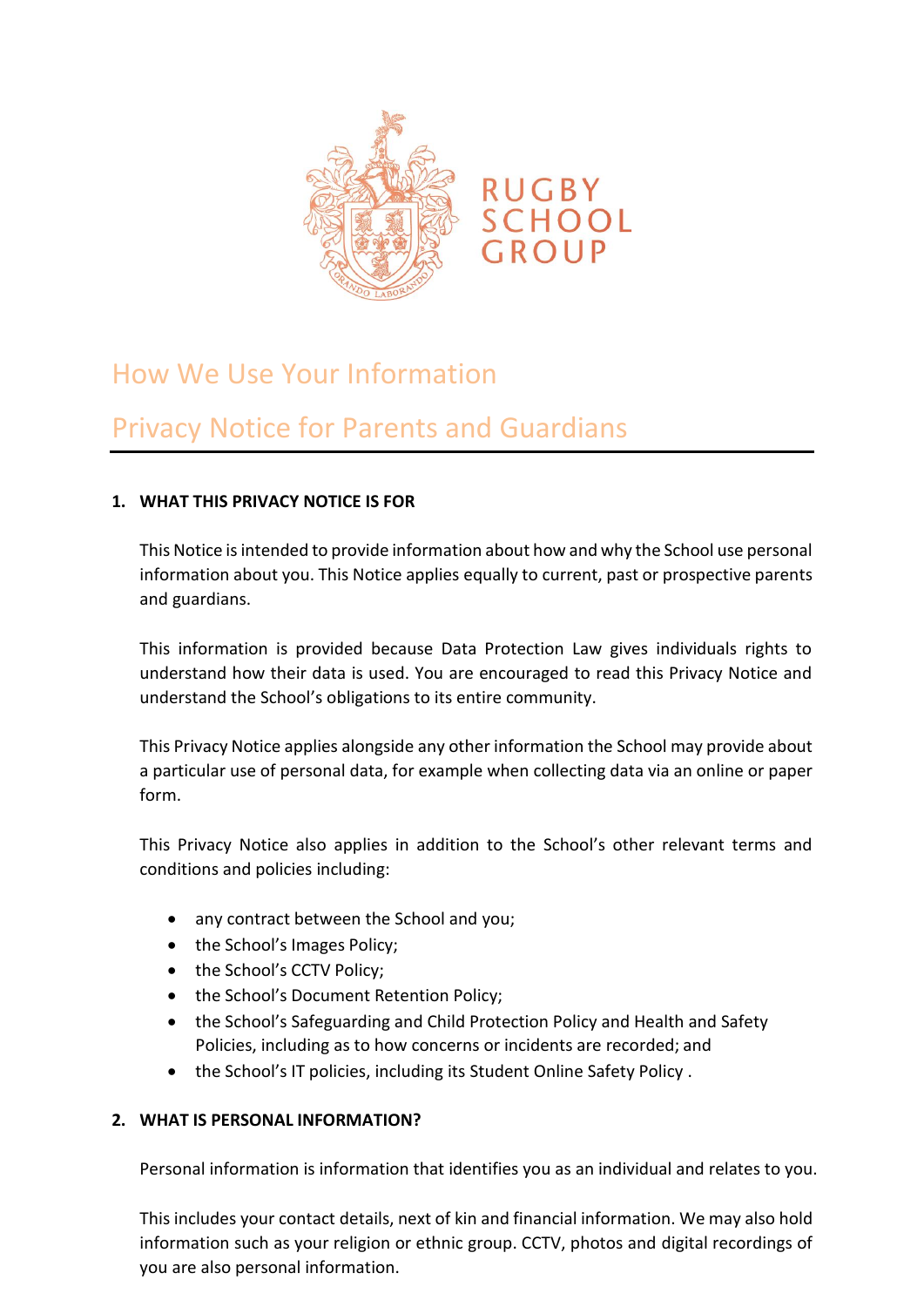#### **3. RESPONSIBILITY FOR DATA PROTECTION**

The School, including the Arnold Foundation and the School's alumni organisation, the Rugbeian Society are registered with the Information Commissioner's Office (ICO) as Data Controllers and are responsible for what personal data is collected, how it is used and for its protection. The School's registration number with the ICO is Z6175287 and the Rugbeian Society's registration number is Z8410137.

The School has appointed the Compliance Officer as its Information Security Officer who will deal with all your requests and enquiries concerning the School's uses of your personal data (see section on Your Rights below) and endeavour to ensure that all personal data is processed in compliance with this Notice and Data Protection Law. Alumni should direct any requests regarding their personal data held by the alumni society to the society's Executive Assistant.

## **4. WHY THE SCHOOL NEEDS TO PROCESS PERSONAL DATA**

In order to carry out its ordinary duties to staff, students and parents and guardians, the School needs to process a wide range of personal data about individuals as part of its daily operation.

The School will need to carry out some of this activity in order to fulfil its legal rights, duties or obligations – including those under contract with its staff, or parents and guardians of its students.

Other uses of personal data will be made in accordance with the School's legitimate interests or the legitimate interests of another, provided that these are not outweighed by the impact on individuals, and provided it does not involve special or sensitive types of data.

The School expects that the following uses will fall within that category of its "legitimate interests":

- We obtain information about you from our admissions Registration Form and Acceptance Form, from your child's previous school and we may also obtain information from professionals such as doctors and from local authorities for the purposes of student selection and to confirm the identity of prospective students and their parents.
- To provide education services, including musical education, physical training or spiritual development, career services and co-curricular activities to students, and monitoring students' progress and educational needs;
- Maintaining relationships with alumni through the alumni organisation, the Rugbeian Society and the School community, including regular updates and fundraising activity.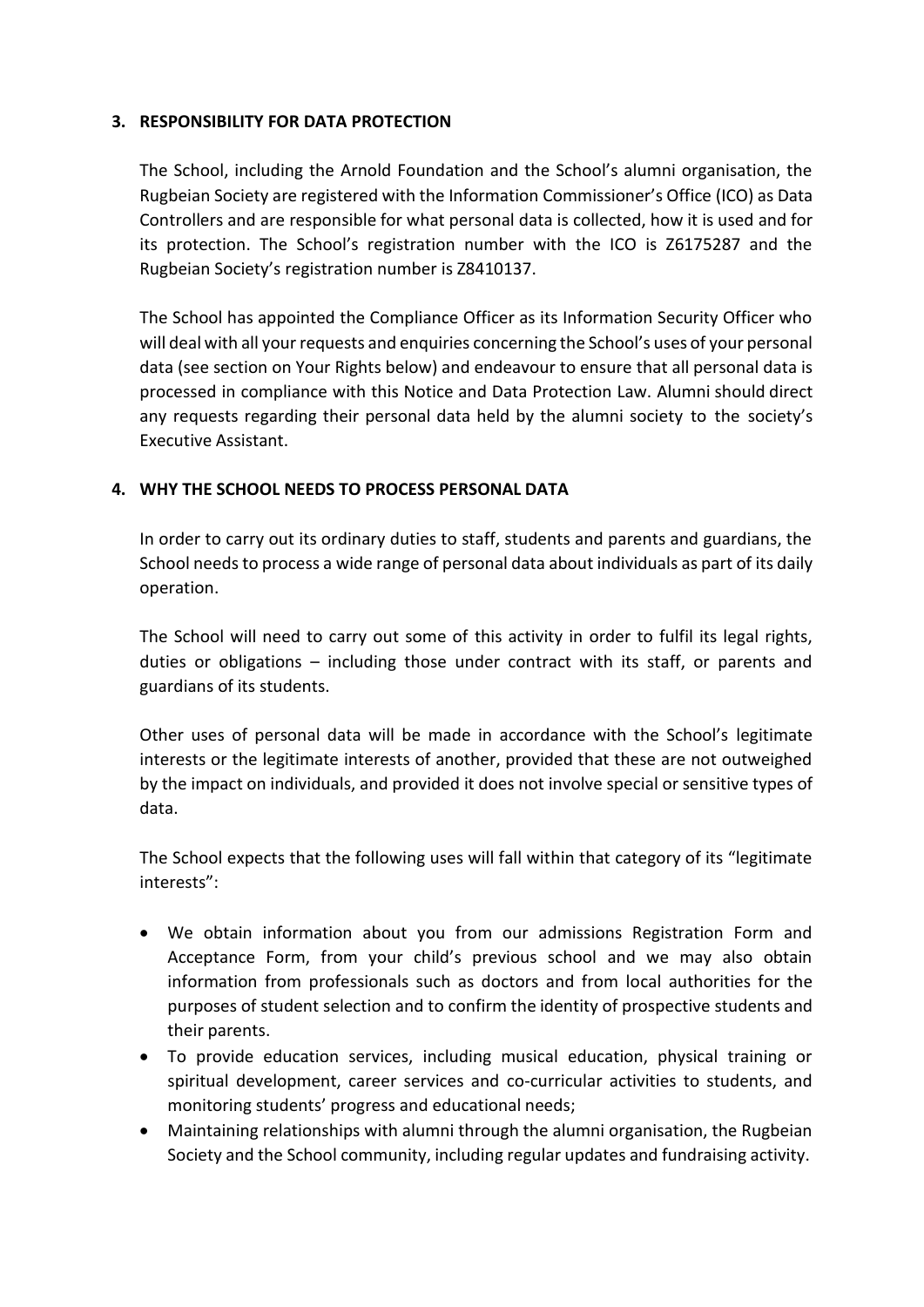Further information about the Society can be found at: https:[//www.rugbyschool.co.uk/rugbeian-society/home/.](http://www.rugbyschool.co.uk/rugbeian-society/home/)

- For the purposes of management planning and forecasting, research and statistical analysis, including that imposed by law such as tax, diversity or gender pay gap analysis;
- To enable relevant authorities to monitor the school's performance and to intervene or assist with incidents as appropriate;
- To give and receive information and references about past, current and prospective students, including relating to outstanding fees or payment history, to/from any educational institution that the student attended or where it is proposed they attend; and to provide references to potential employers of past students;
- To enable students to take part in national or other assessments, and to publish the results of public examinations or other achievements of students of the School;
- To safeguard students' welfare and provide appropriate pastoral care;
- To monitor, as appropriate, use of the School's IT and communications systems in accordance with the School's Student Online Safety Policy ;
- To make use of photographic images of students in school publications, on the School website and, where appropriate, on the School social media channels in accordance with the School's Images Policy. The context would be to promote the School to prospective parents and students. These images may still be used after your child has left the School;
- For security purposes, including CCTV in accordance with the School's CCTV Policy;
- To carry out or cooperate with any School or external complaints, disciplinary or investigation process; and
- Where otherwise necessary for the School's purposes, including to obtain appropriate professional advice and insurance for the School.
- Information about you may also be used for historical research or for statistical purposes.

In addition, the School will on occasion need to process special category personal data concerning health, ethnicity, religion, sexual life or criminal records information such as when carrying out DBS checks in accordance with rights or duties imposed on it by law, including as regards safeguarding, or from time to time by explicit consent where required. These reasons will include:

• To safeguard students' welfare and provide appropriate pastoral and where necessary medical care, and to take appropriate action in the event of an emergency, incident or accident, including by disclosing details of an individual's medical condition or other relevant information where it is in the individual's interests to do so: For example, for medical advice, for social protection, safeguarding, and cooperation with police or social services, for insurance purposes or to caterers or organisers of school trips who need to be made aware of dietary or medical needs;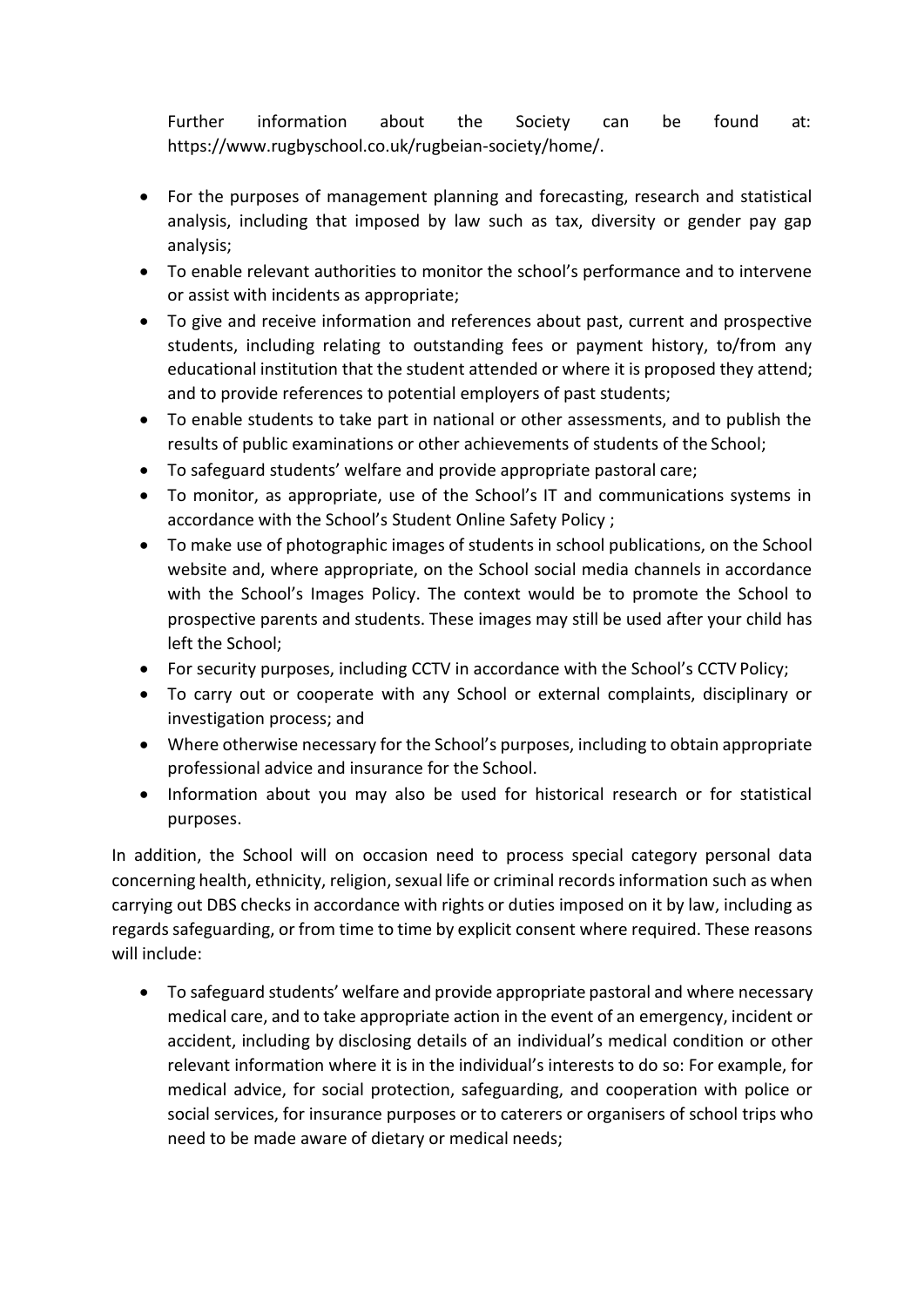- To provide educational services in the context of any learning development for a student;
- As part of any School or external complaints, disciplinary or investigation process that involves such data, for example if there are learning development, health or safeguarding elements; or
- For legal and regulatory purposes. For example, child protection, diversity monitoring and health and safety and to comply with its legal obligations and duties of care.

## **5. TYPES OF PERSONAL DATA PROCESSED BY THE SCHOOL**

This will include, for example:

- Names, addresses, telephone numbers, e-mail addresses and other contact details;
- Vehicle details about those who use our car parking facilities;
- Bank details and other financial information; for example, about parents who pay fees to the School;
- To verify parents' identity and so that we can assess any application by a parent for the award of a bursary or for credit in contemplation of an agreement for the deferment of fees, we may search the files of any licensed credit reference agency who will keep a record of that search and details about your application. This record will be seen by other organisations which make searches about you. Failure to supply information may result in a refusal of an award or credit;
- Past, present and prospective students' academic, disciplinary, admissions and attendance records, including information about any special needs, and examination scripts and marks;
- Where appropriate, information about individual's health and welfare, and contact details for next of kin;
- References given or received by the School about students, and relevant information provided by previous educational establishments and/or other professionals or organisations working with students;
- Correspondence with and concerning students and parents past and present; and
- Images of students and occasionally other individuals engaging in School activities, and images captured by the School's CCTV system in accordance with the School's Images and CCTV Policies.

## **6. HOW THE SCHOOL COLLECTS DATA**

Generally, the School receives personal data from the individual directly including, in the case of students, from their parents. This may be via a form, or simply in the ordinary course of interaction or communication such as an e-mail or written assessments.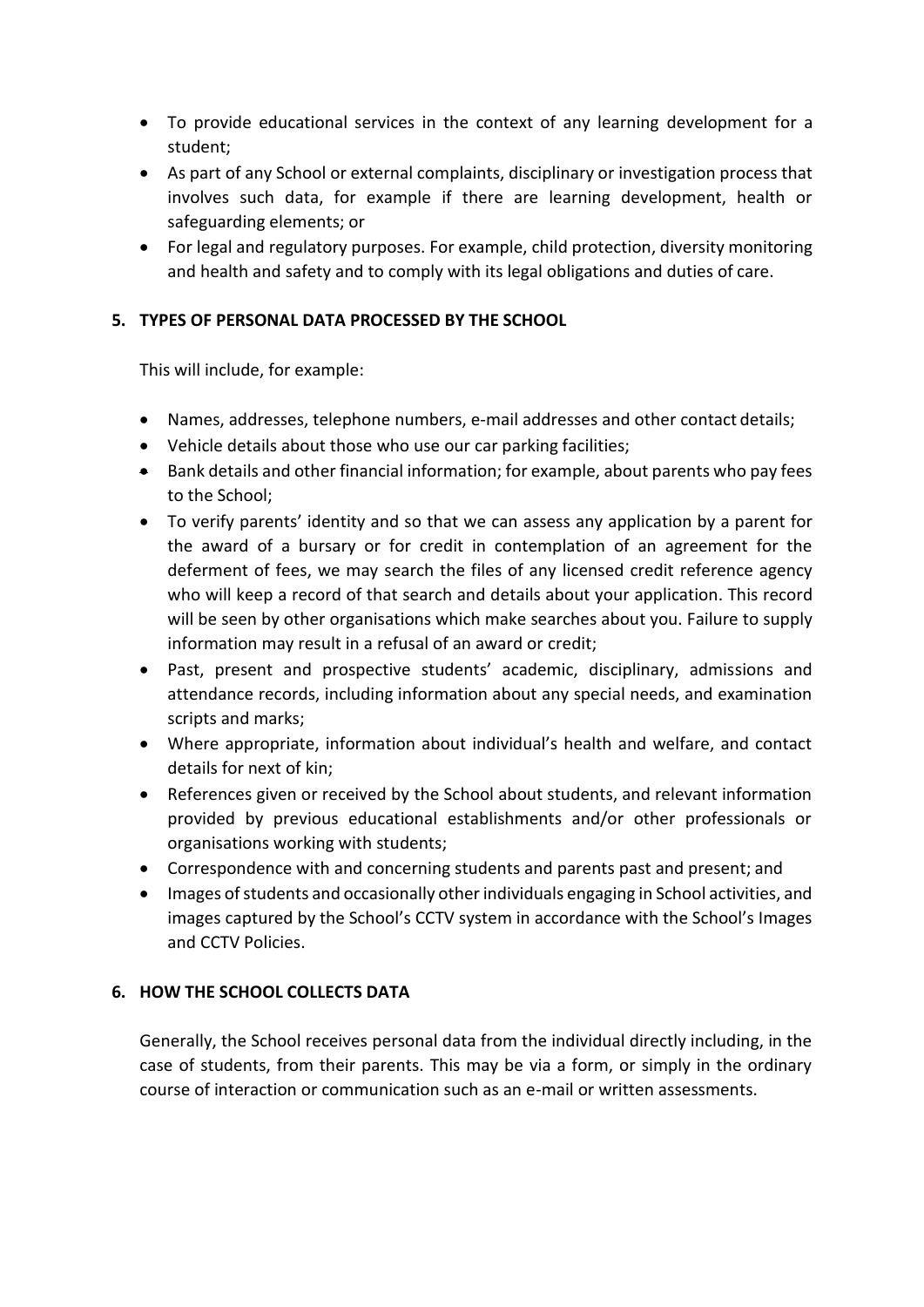However, in some cases personal data will be supplied by third parties. For example, from another school or other professionals or authorities working with that individual; or from other students; or collected from publicly available resources.

## **7. WHO HAS ACCESS TO PERSONAL DATA AND WHO THE SCHOOL SHARES IT WITH**

Occasionally, the School will need to share personal information relating to its community with third parties, such as:

- Professional advisers, for example lawyers, insurers, PR advisors and accountants;
- Government authorities, for example HMRC, DfE, police orthe local authority; and
- Appropriate regulatory bodies, for example the Independent Schools Inspectorate, the Charity Commission or the Information Commissioner.

For the most part, personal data collected by the School will remain within the School, and will be processed by appropriate individuals only in accordance with access protocols, i.e. on a "need to know" basis. Particularly strict rules apply in the context of:

- Medical records held and accessed only by the School doctors and appropriate medical staff under his/her supervision, or otherwise in accordance with express consent; and
- Pastoral or safeguarding files.

However, a certain amount of any learning development student's relevant information will need to be provided to staff more widely in the context of providing the necessary care and education that the student requires.

Parents and Guardians are reminded that the School is under duties imposed by law and statutory guidance, including Keeping Children Safe in Education, to record or report incidents and concerns that arise or are reported to it, in some cases regardless of whether they are proven, if they meet a certain threshold of seriousness in their nature or regularity. This is likely to include file notes on safeguarding files, and, in some cases referrals to relevant authorities such as the LADO or police. For further information about this, please view the School's Safeguarding and Child Protection Policy available on the School's website.

Finally, in accordance with Data Protection Law, some of the School's processing activity is carried out on its behalf by third parties, such as IT systems, web developers or cloud storage providers. This is always subject to contractual assurances that personal data will be kept securely and only in accordance with the School's specific directions.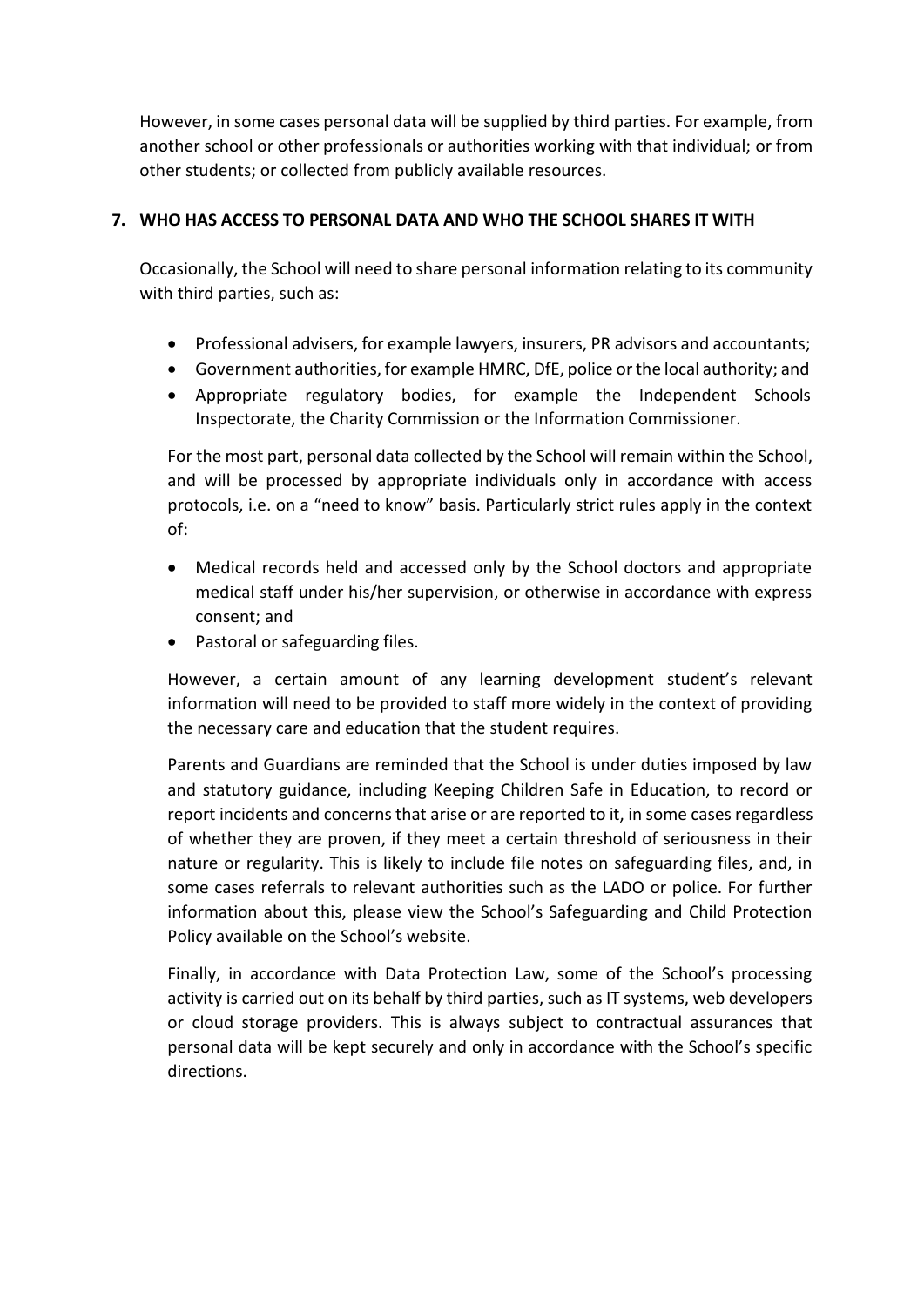#### **8. HOW LONG WE KEEP PERSONAL DATA**

The School will retain personal data securely and only in line with how long it is necessary to keep it for a legitimate and lawful reason. Typically, the legal recommendation for how long to keep ordinary student personnel files is until the student reaches 25 years of age. However, incident reports and safeguarding files will need to be kept much longer in accordance with specific legal requirements.

If you have any specific queries about how our retention policy is applied, wish to obtain a copy of the School's Document Retention Policy, or wish to request that personal data that you no longer believe to be relevant is considered for erasure, please contact the Compliance Officer/Information Security Officer at [infosecurity@rugbyschool.net](mailto:infosecurity@rugbyschool.net) or in writing to Compliance Officer, The Bursary, 10 Little Church Street, Rugby, CV21 3AW. However, please bear in mind that the School will often have lawful and necessary reasons to hold on to some personal data even following such request.

A limited and reasonable amount of information will be kept for archiving purposes, for example; and even where you have requested we no longer keep in touch with you, we will need to keep a record of the fact in order to fulfil your wishes, this is called a "suppression record".

## **9. KEEPING IN TOUCH AND SUPPORTING THE SCHOOL**

The School and its alumni organisation, the Rugbeian Society, will use contact details of parents, alumni and other members of the School community to keep them updated about the activities of the School, or alumni and parent events of interest, including by sending updates and publications, by email and by post. Unless the relevant individual objects, the School will also:

- Share personal data about parents and/or alumni, as appropriate, with organisations set up to help establish and maintain relationships with the School community, such as the Rugbeian Society;
- Should you wish to limit or object to any such use, or would like further information about them, please contact the Rugbeian Society, Rugby School, Lawrence Sheriff Street, Rugby, CV22 5EH in writing. You always have the right to withdraw consent, where given, or otherwise object to regular updates or fundraising. However, the School is nonetheless likely to retain some of your details, not least to ensure that no more communications are sent to that particular address, email or telephone number.

## **10. YOUR RIGHTS**

## **Right of access, etc**

Individuals have various rights under Data Protection Law to access and understand personal data about them held by the School, and in some cases ask for it to be erased or amended or have it transferred to others, or for the School to stop processing it – but subject to certain exemptions and limitations.

Any individual wishing to access or amend their personal data, or wishing it to be transferred to another person or organisation, or who has some other objection to how their personal data is used, should put their request to the Compliance Officer.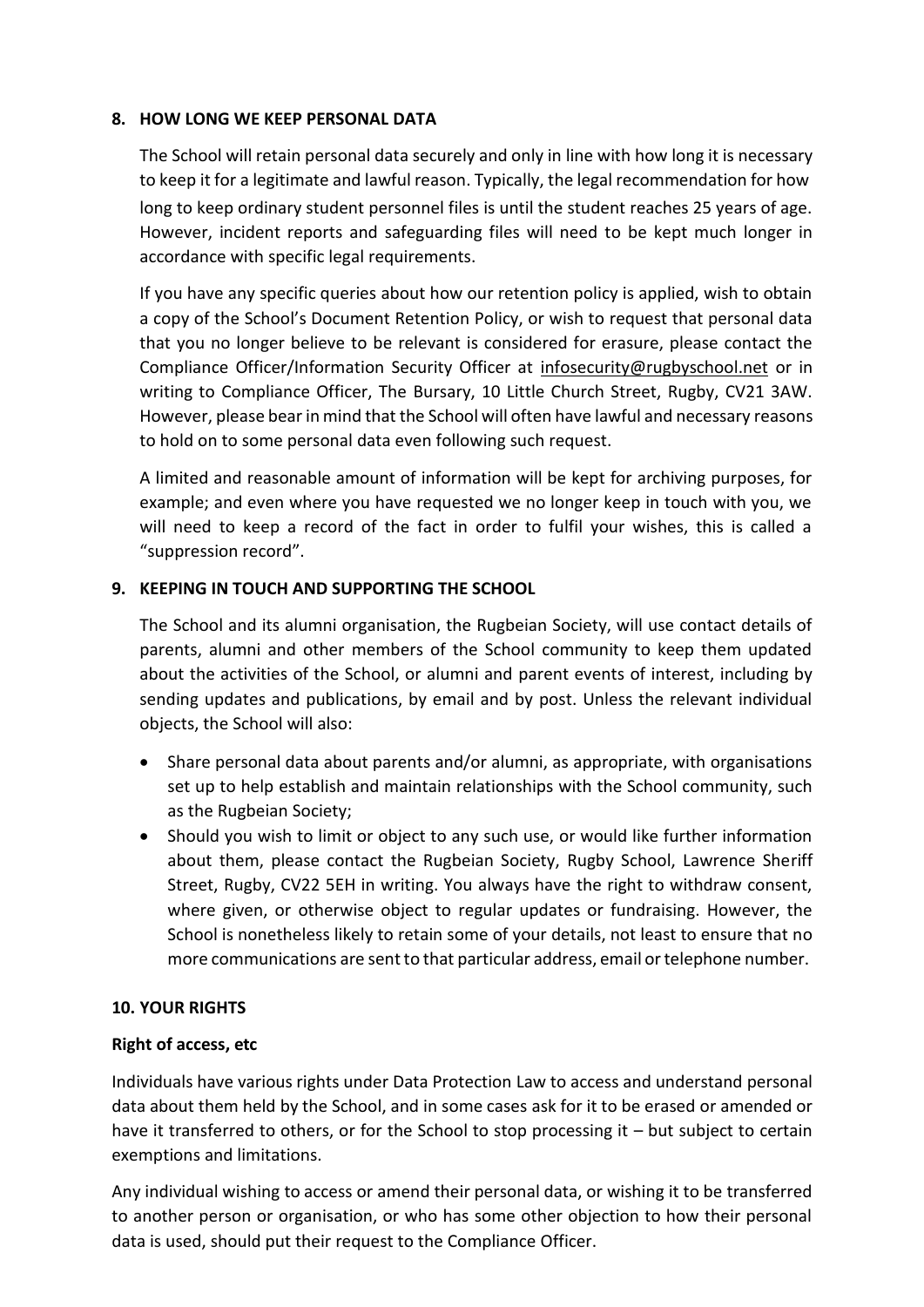The School will endeavour to respond to any such requests as soon as reasonably practicable and in any event within statutory time-limits which is one month in the case of requests for access to information.

The School will be better able to respond quickly to smaller, targeted requests for information. If the request for information is manifestly excessive or similar to previous requests, the School may ask you to reconsider.

## **Requests that cannot be fulfilled**

You should be aware that the right of access is limited to your own personal data, and certain data is exempt from the right of access. This will include information which identifies other individuals, this may include your own children, in certain limited situations, please see further below, or information which issubject to legal privilege, for example legal advice given to or sought by the School, or documents prepared in connection with legal action.

The School is also not required to disclose any student examination scripts or other information consisting solely of student test answers, provide examination or other test marks ahead of any ordinary publication, nor share any confidential reference given by the School itself for the purposes of the education of any individual.

You may have heard of the "right to be forgotten". However, we will sometimes have compelling reasons to refuse specific requests to amend, delete or stop processing your or your child's personal data: For example, a legal requirement, or where it falls within a legitimate interest identified in this Privacy Notice. All such requests will be considered on their own merits.

## **Student requests**

Students can make subject access requests for their own personal data, provided that, in the reasonable opinion of the School, they have sufficient maturity to understand the request they are making, (see Whose rights? Below). A student of any age may ask a parent or guardian to make a subject access request on his/her behalf.

Indeed, while a person with parental responsibility will generally be entitled to make a subject access request on behalf of younger students, the law still considers the information in question to be the child's; for older students, the parent making the request may need to evidence their child's authority for the specific request.

Students aged 12 and above are generally assumed to have this level of maturity, although this will depend on both the child and the personal data requested, including any relevant circumstances at home.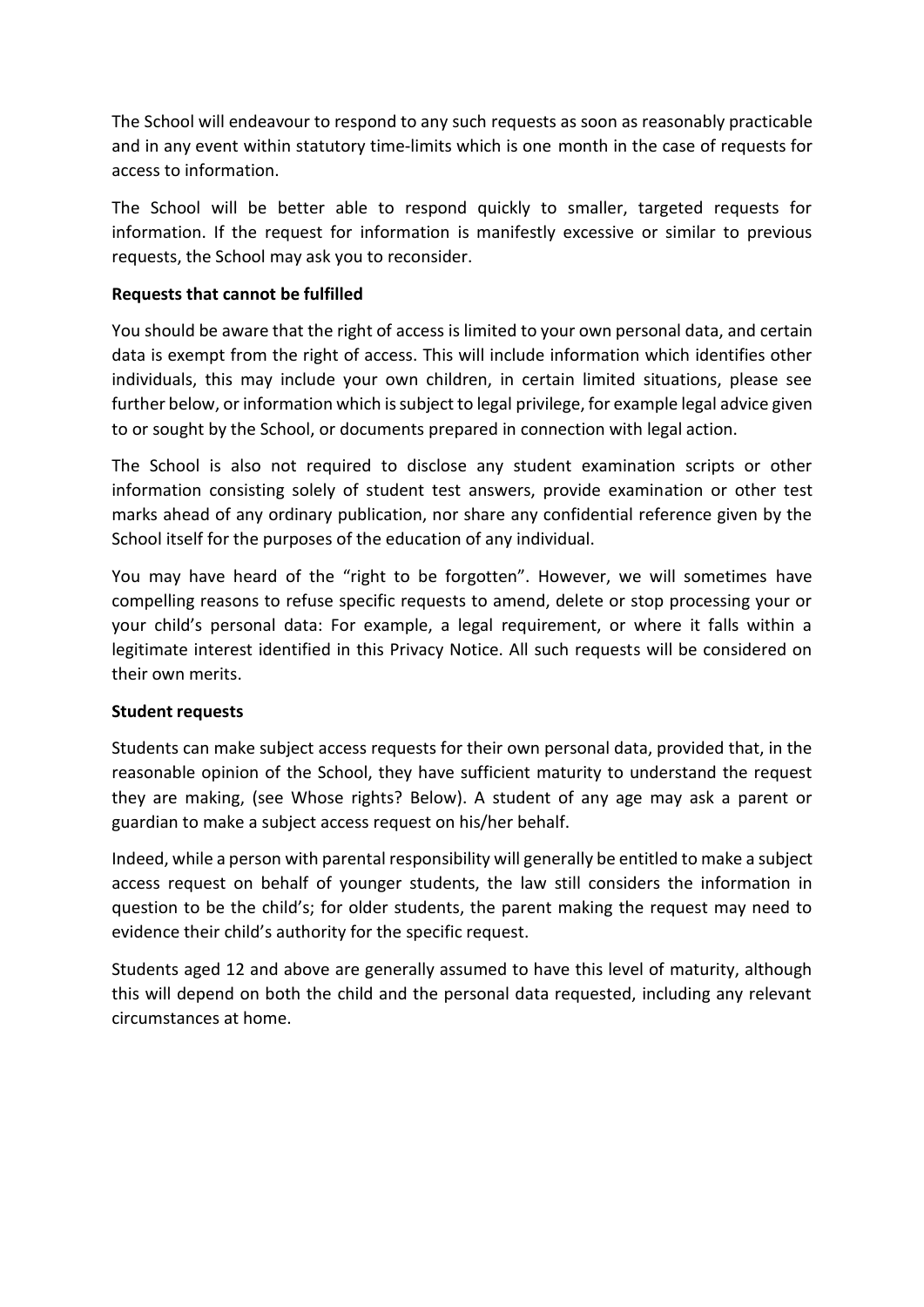#### **Parental requests**

Itshould be clearly understood that the rules on subject access are not the sole basis on which information requests are handled. Parents may not have a statutory right to information, but they and others will often have a legitimate interest or expectation in receiving certain information about students without their consent. The School may consider there are lawful grounds for sharing with or without reference to that student.

Parents will in general receive educational and pastoral updates about their children. Where parents are separated, the School will, in most cases, aim to provide the same information to each person with parental responsibility, but may need to factor in all the circumstances including the wishes of the child.

#### **Consent**

Where the School is relying on consent as a means to process personal data, any person may withdraw this consent at any time. Examples where we do rely on consent are certain types of uses of images and certain types of fundraising activity. Please be aware however that the School may not be relying on consent but have other lawful reason to process the personal data in question even without your consent.

That reason will usually have been asserted under this Privacy Notice, or may otherwise exist under some form of contract or agreement with the individual, for example the parent contract.

#### **Whose rights?**

The rights under Data Protection Law belong to the individual to whom the data relates. However, the School will often rely on parental authority or notice for the necessary ways it processes personal data relating to students; for example, under the parent contract, or via a form. Parents and students should be aware that this is not necessarily the same as the School relying on strict consent, (see section on Consent above).

Where consent is required, it may in some cases be necessary or appropriate, given the nature of the processing in question, and the student's age and understanding, to seek the student's consent. Parents should be aware that in such situations they may not be consulted, depending on the interests of the child, the parents' rights at law or under their contract, and all the circumstances.

In general, the School will assume that student's consent is not required for ordinary disclosure of their personal data to their parents, for example, for the purposes of keeping parents informed about the student's activities, progress and behaviour, and in the interests of the student's welfare. That is unless, in the School's opinion, there is good reason to do otherwise.

However, where a student seeks to raise concerns confidentially with a member of staff and expressly withholds their agreement to their personal data being disclosed to their parents, the School may be under an obligation to maintain confidentiality unless, in the School's opinion, there is a good reason to do otherwise; for example where the School believes disclosure will be in the best interests of the student or other students, or if required by law.